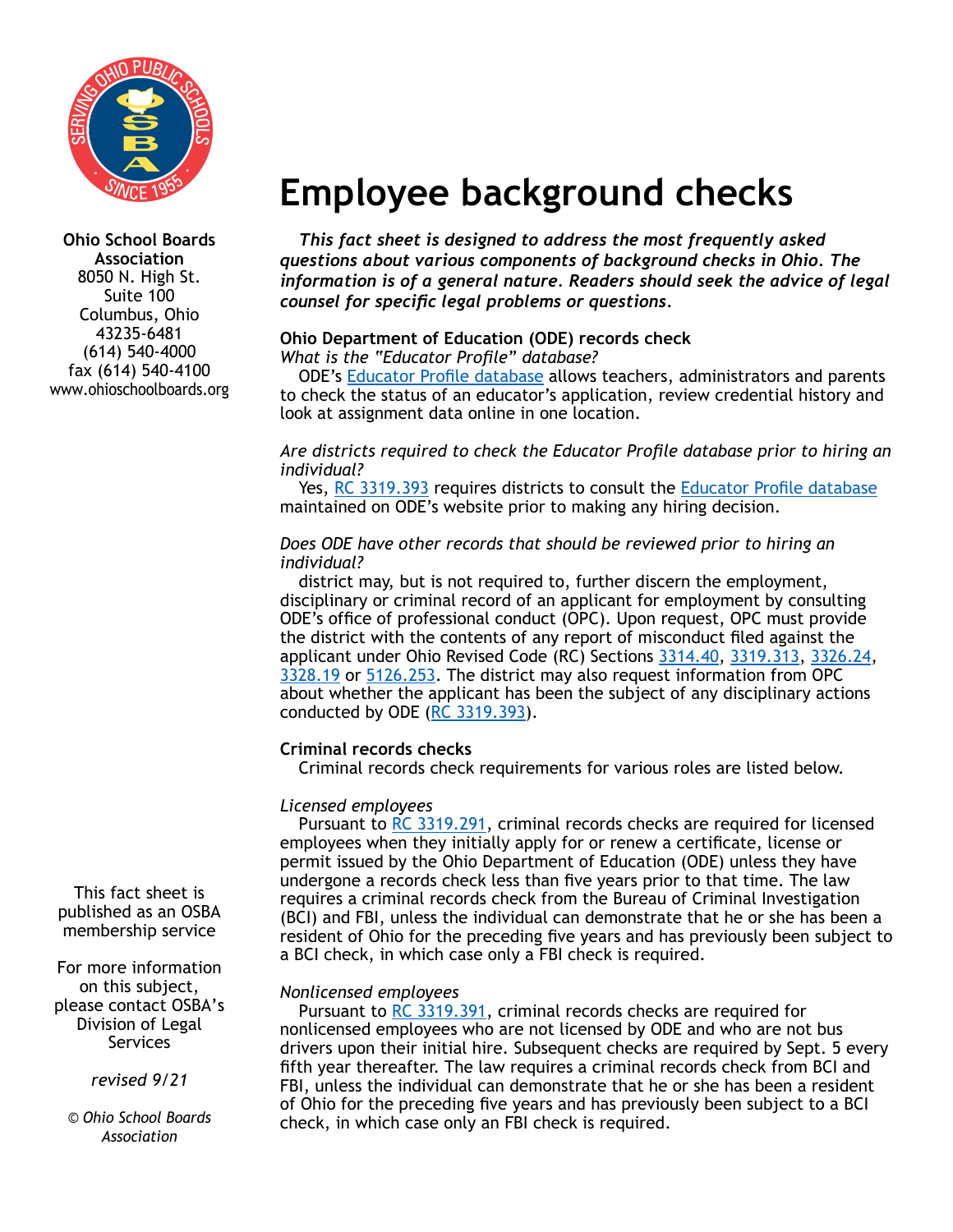#### *Transportation employees*

Pursuant to [RC 3327.10,](https://codes.ohio.gov/ohio-revised-code/section-3327.10) criminal records checks are required for transportation employees prior to being hired. Subsequent checks are required every sixth year thereafter. The law requires a criminal records check from BCI and FBI unless the individual can demonstrate that he or she has been a resident of Ohio for the preceding five years and has previously been subject to a BCI check, in which case only an FBI check is required.

#### *Board members*

Ohio law does not require criminal records checks for public school board members, and school boards may not impose such a requirement by policy. Requiring a public official to submit to a criminal records check could limit the ability of an individual from serving as a public official and might be viewed as an unconstitutional limitation on the individual's right to political expression. Nothing prohibits an individual board member from voluntarily submitting to a criminal records check.

[RC 2961.01](https://codes.ohio.gov/ohio-revised-code/section-2961.01) limits the abilities of certain convicted felons to hold a position of honor, trust or profit, which includes being elected to a board of education.

#### *Adult education instructors*

Pursuant to [RC 3319.39\(A\)\(1\),](https://codes.ohio.gov/ohio-revised-code/section-3319.39) an adult education instructor is only required to have a BCI check provided that the individual has been a resident of Ohio for the five years prior to the records check and the job will not involve routine interactions with children or, if routine interactions with children will occur, the person's duties are always performed when another school employee is present in the same room, or if outdoors, when another school employee is in visual contact or within a 30-yard radius.

Adult education instructors who are being rehired for short-term employment and whose duties do not involve routine interaction with children are not required to have a records check if they have previously undergone a records check in the same district in the preceding two-year period.

#### *Preschool employees*

[RC 3301.541](https://codes.ohio.gov/ohio-revised-code/section-3301.541) requires applicants for preschool positions involving the care, custody or control of a child to complete a criminal records check. If the person can demonstrate that he or she has been a resident of Ohio for the five years prior to the records check, they will need only a BCI check. See [RC 3301.541](https://codes.ohio.gov/ohio-revised-code/section-3301.541) for the list of disqualifying offenses.

#### *Community schools*

Pursuant to [RC 3314.19\(I\)](https://codes.ohio.gov/ohio-revised-code/section-3314.19) and [RC 3326.23\(G\)](https://codes.ohio.gov/ohio-revised-code/section-3326.23), the sponsor of each community school must provide annual assurances to ODE on the school's compliance with certain laws in preparation for the upcoming school year. One required assurance is that the community school has complied with the requirement to conduct a criminal records check with respect to all employees and that the school has conducted a criminal records check of each of its governing authority members.

#### *Volunteers*

Ohio law does not require criminal records checks for most volunteers. However, school boards may require them by policy. If a criminal records check is conducted on a volunteer and the check reveals that the individual was convicted of or pleaded guilty to an offense listed in RC  $109.572(A)(1)$ , the district may no longer use the volunteer in a position involving unsupervised access to children on a regular basis unless a notice is sent to parents. [\(RC 109.576\)](https://codes.ohio.gov/ohio-revised-code/section-109.576). The notice must name the volunteer and indicate that the volunteer has been convicted of or entered a guilty plea to one or more of the prohibited violations. The notice may not identify the specific offense(s).

Additionally, if the volunteer will have "unsupervised access" to a child on a regular basis, the district is required to notify the volunteer that fingerprints and a criminal records check may be conducted at any time.  $(RC 109.575)$  $(RC 109.575)$  $(RC 109.575)$ . Unsupervised means that no other person 18 years of age or older is present in the same room with the child, or if outdoors, no other person 18 years of age or older is within a 30-yard radius of the child or has visual contact with the child. ([RC 109.574\)](https://codes.ohio.gov/ohio-revised-code/section-109.574).

#### *Contractors*

Pursuant to [RC 3319.392,](https://codes.ohio.gov/ohio-revised-code/section-3319.392) criminal records checks are required for contractors who:

• are employed by a private company under contract with the district to provide "essential school services," such as services the district's superintendent has determined are necessary for the operation of the district and would be provided by district employees if not for the private company; • work in a position involving routine interaction with a child or regular responsibility for the care, custody or control of a child;

- are not licensed by ODE:
- are not bus drivers.

To comply with [RC 3319.392,](https://codes.ohio.gov/ohio-revised-code/section-3319.392) private companies may request criminal records checks through BCI.

A school district is not required to conduct a criminal records check if the private company can demonstrate that the contractor has been subject to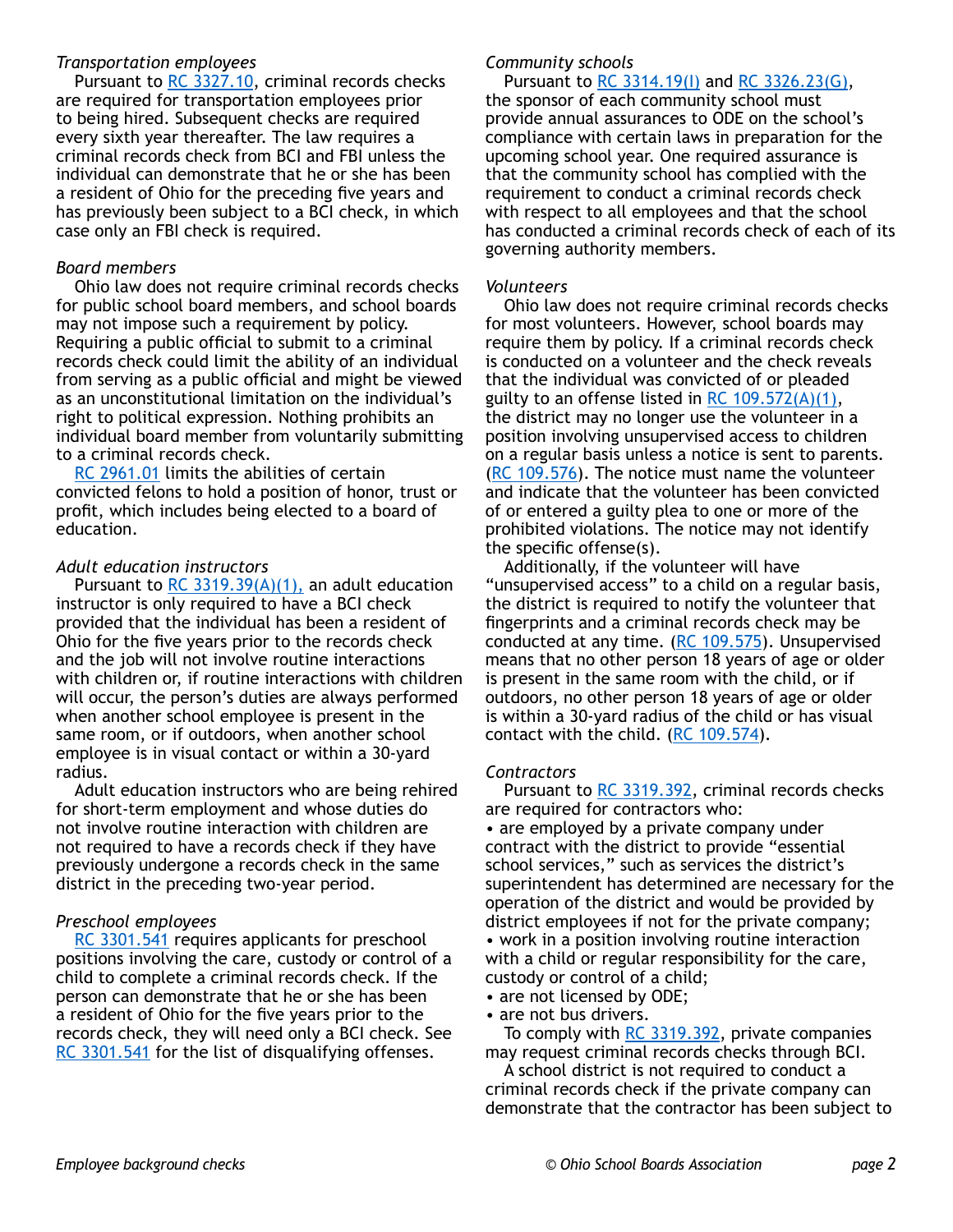a criminal records check in the five years prior to the date for the proposed work and the check indicates that the contractor has not been convicted of or pleaded guilty to any offense listed in [RC 3319.39\(B\)](https://codes.ohio.gov/ohio-revised-code/section-3319.39) [\(1\).](https://codes.ohio.gov/ohio-revised-code/section-3319.39) In lieu of a criminal records check, the district also may require a district employee to be present in the same room with the child or within a 30-yard radius of the child if outside.

#### **May a district require additional background checks other than the criminal records check authorized or required above?**

Yes, in addition to the criminal records checks authorized or required above, a district may require additional background checks under [RC 3319.393](https://codes.ohio.gov/ohio-revised-code/section-3319.393) for any applicant for employment or potential volunteer.

A district may conditionally employ an individual pending the receipt of information from these additional background checks. If the information reveals that the individual has engaged in conduct unbecoming to the teaching profession or has committed an offense that prevents, limits or otherwise affects the applicant's employment with the district, the district may release the individual from employment.

#### **If I have multiple licenses, do I have to get a criminal records check each time I renew each of my licenses?**

Pursuant to [RC 3319.291,](https://codes.ohio.gov/ohio-revised-code/section-3319.291) if a person holds more than one certificate, license or permit, the following applies:

*If the certificates, licenses or permits are of different durations* — The holder will only have to get a criminal records check when renewing the certificate, license or permit with the longest duration. Prior to renewing a certificate, license or permit of a shorter duration, ODE will check for information on the applicant in the retained applicant fingerprint database.

*If the licenses, certificates or permits expire in the same year* — ODE will only require one criminal records check.

*If the licenses, certificates or permits are of the same duration but do not expire in the same year* — The person must designate one certificate as his or her "primary" certificate, license or permit. The person will only need to get a criminal records check when renewing the primary certificate, license or permit. ODE will check for information on the applicant for renewal in the retained applicant fingerprint database prior to renewing any nonprimary license, certificate or permit.

#### **How long does it take to receive the criminal records check from BCI?**

BCI is required by statute to return a report within 30 days of the request (RC  $109.57(F)(2)(a)$ ).

#### **Can our ESC handle criminal records checks for substitute teachers?**

Yes, [RC 3319.39\(H\)](https://codes.ohio.gov/ohio-revised-code/section-3319.39) authorizes ESCs to handle criminal records checks for all substitute employees. The local school district must adopt a resolution requesting the assistance of the ESC in which the local district has territory.

#### **Who pays for the criminal records checks?**

Payment is a local decision. [RC 3319.39](https://codes.ohio.gov/ohio-revised-code/section-3319.39) allows school districts to charge a fee to applicants for a criminal records check, not to exceed the amount charged by BCI and FBI. RC  $109.572(C)(2)$  authorizes entities making fingerprint impressions to charge a reasonable fee for that service.

#### **May we hire an employee "conditionally" pending a successful criminal records check?**

[RC 3319.39\(B\)\(2\)](https://codes.ohio.gov/ohio-revised-code/section-3319.39) states that a school board may employ an applicant conditionally until the criminal records check is completed and the board receives the results of the check. However [Ohio](https://codes.ohio.gov/ohio-administrative-code/rule-3301-83-06)  [Administrative Code \(OAC\) 3301-83-06](https://codes.ohio.gov/ohio-administrative-code/rule-3301-83-06) requires school bus and van drivers, bus aides, on-thebus instructors and transportation directors and supervisors to have a satisfactory criminal background report prior to being hired by the district.

#### **Are criminal records checks subject to the Ohio Public Records Laws?**

[RC 3319.39\(D\)](https://codes.ohio.gov/ohio-revised-code/section-3319.39) states that criminal records checks are not public records under the Ohio Public Records Laws. Not only are they not public records, but they also may not be released to any person but the applicant, the applicant's representative, the board requesting the criminal records check or a court, hearing officer or other necessary individual involved in a case dealing with the denial of employment to the applicant.

#### **How long are we required to keep criminal records check reports?**

Ohio law does not set a specific time period for which criminal records checks must be retained, except for bus drivers. [OAC 3301-83-06](https://codes.ohio.gov/ohio-administrative-code/rule-3301-83-06) requires districts to retain records of bus driver criminal records checks for six years.

Guidelines from the Ohio auditor of state and Ohio History Connection do not specify a length of time for retaining criminal records checks, instead recommending they be placed in the employee's